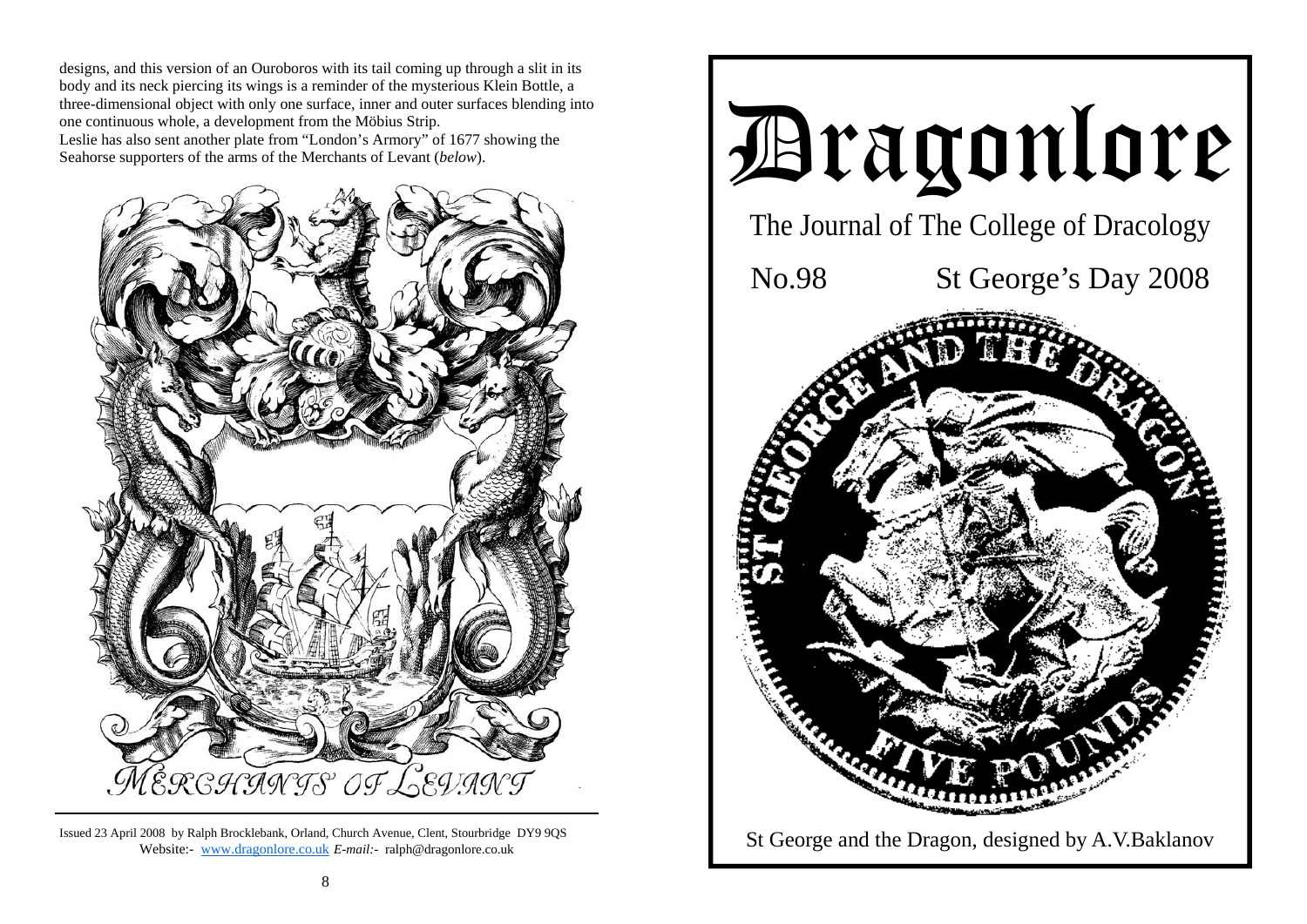

#### **The College of Dracology for the Study of Fabulous Beasts**

*Sadly we report that Sheila Edwards died this morning. She did a lot for me over the years and was very fond of her fabulous beasties.* 

The Twenty-third of April is celebrated as the Feast Day of the Patron Saint of England, who also happens to be the Patron Saint of Georgia, Greece, Portugal, Russia (sharing with St Andrew), Serbia, and a new one on the list, Montenegro, with possible additions of Canada, China, Ethiopia and Palestine. But England has a special claim to the date, because it is the day we celebrate both Shakespeare and Turner, two of the greatest innovators in the arts in the whole of human history.

 In art, St George is almost always depicted in combat with a dragon, and the company of dracologists has been diligent in sending in examples of such works. The one on the cover is from a £5 commemorative coin issued by The London Mint for the island (and British Oversea Territory) of Tristan da Cunha, but from the many submitted, by Leslie Hodgson and Carl-Alexander von Volborth among others, here is an elegant one sent in by Marc Van de Cruys, of unknown provenance but with a certain panache (*right*). Note that this dragon is more mammalian than reptilian and has rather ineffectually small wings.



their new Insignia car later this year, along with two earlier versions still to be seen on our roads, through the kindness of Matthew Green of Stourbridge Motor House, the local Vauxhall Dealers.



**DRAGON (wood engraving, 1952) by Maurits Cornelis ESCHER (1898-1972)** 



Leslie Hodgson sent this copy of "one of the less visually disturbing works of art of one of the very best draughtsmen of modern times." Escher was keen on paradoxical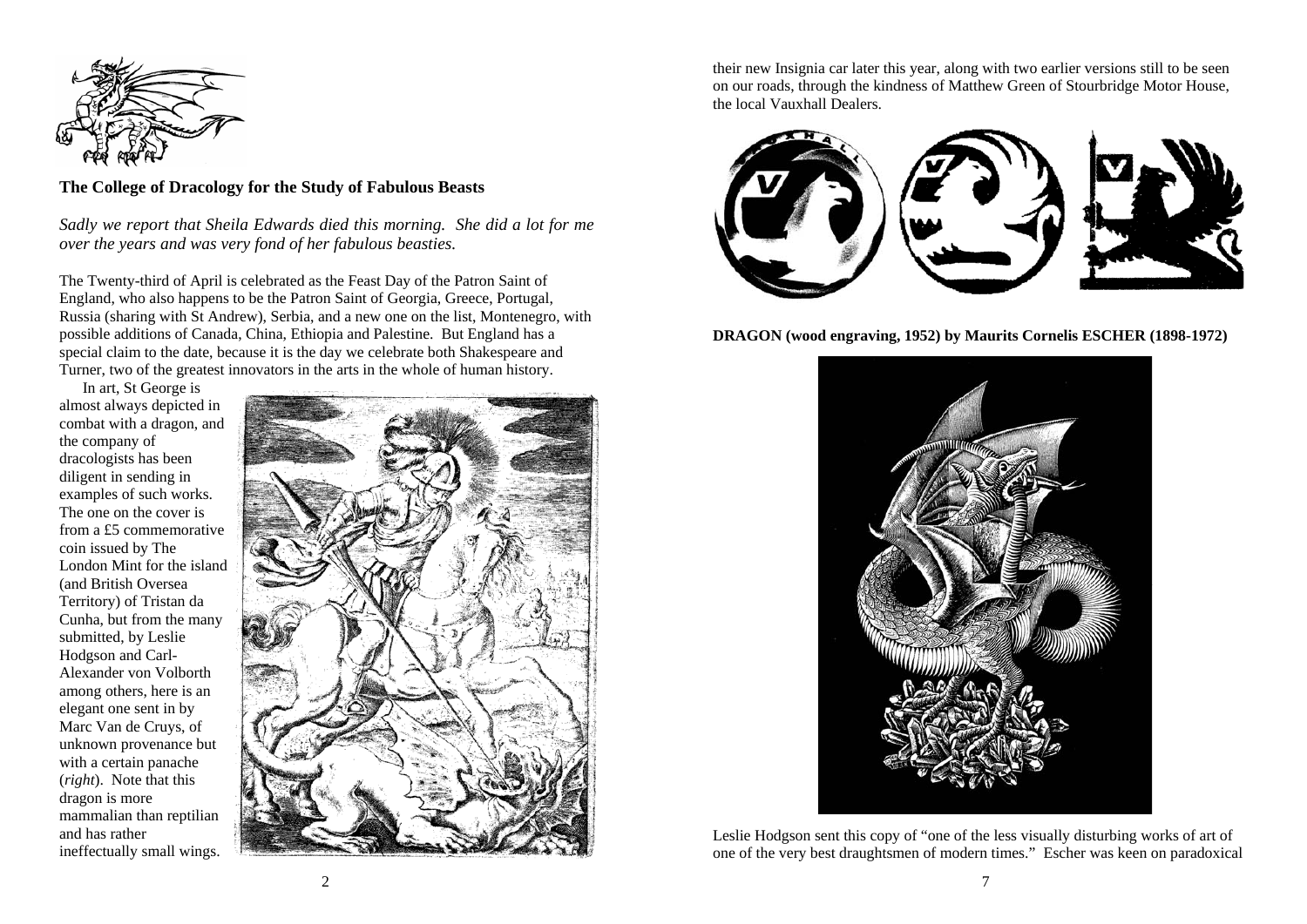Kevin Arkinstall has used the dragon he drew for us (*see No 46*) as a header for his flier advertising a Calligraphy/Heraldry Workshop he will be holding from  $14<sup>th</sup>$  to 18<sup>th</sup> July at Urchfont Manor College, Devizes, Wiltshire SN10 4RG (tel: 01380) 840495), entitled **"Calligraphy and Illumination"** for which details may be obtained directly from the College.



Marc Van de Cruys found this fearsome creature (*above*) wandering around on the internet, and wondered if it were a Griffin needing a proper home. We are happy to give it a home here, and think that it is certainly a Griffin, even if it has only one foreleg and one wing. He also reported on a huge beast that appeared for a time in Antwerp, that the public were invited to walk into, entering by the vast gaping mouth and experiencing various thrills on the way through. He did send a picture of it as an e-mail attachment, but unfortunately it was not clear enough to reproduce here.

The Griffin badge used on Vauxhall motor cars has been given a make-over, not all that different so that it may still be recognized, but not as splendid as the old badge that we showed in No 26. Here is the latest version, to appear for the first time on

# **HERE BE DRAGONS by Lesley A. Holt**

(*As we have often noted, St George is not the only dragonslayer who features in our store of legends, and Lesley has kindly written for us this account of one who was noted in her locality in Cheshire.*)

During the early years of the  $12<sup>th</sup>$  century news of a dragon reached Thomas Venables.

 The distraught folk of Moston near Middlewich pleaded for him to rid them of this terrible monster. It destroyed crops and farmlands, it waylaid and killed local peasants, it molested young women and even ate children.

 Thomas was appalled at the mischief and misery perpetrated by the beast. He determined to bring about its end.

 Maybe dragons were but manifestations of cruelty, injustice and oppression. Peoples the world over knew of them from the remote past. They were the embodiment of evil, reckoned to be the most powerful of all living things.

 Saint George keeps England safe from these creatures but just occasionally one or two slip past his guard. Local heroes then take matters into their own hands.

 Courageous Thomas Venables was just such a man. He gathered together his weapons and set out to deal with the dragon.

 People seldom traversed that swampy area where the rivers Wheelock and Dane joined the Weaver. There were few paths and many deep pools. But stray animals needed gathering and foolish travellers hoped for a short cut. They were never seen again.

 Thomas could smell its foul breath but the swirling mists hid it from view, until, suddenly, it was towering above him, huge and menacing.

 Quickly he loosed several arrows but they scarcely penetrated the thick scales. Then, horrified, he noticed that the bundle between its jaws was a baby. Thomas in fury snatched up his spear and drove it with all his strength into the dragon's heart, valiantly and courageously killing it instantly.

 Wrapping the crying baby in his cloak he returned triumphant to the overjoyed villagers.

So goes the old story.

 In Middlewich church is the shield of the Lords of Kinderton. Over it is carved the crest depicting the dragon in the act of devouring the child and through its heart is the spear… A visual reminder of how Sir Thomas Venables defeated a bully.

## **FROM THE NETHERLANDS**

Jan Keuzenkamp has kindly sent, amongst other treasures, a copy of a paper which he co-authored with Professor Alessandro Savorelli from Florence in the Swiss journal *Archivum Heraldicum 2000-II,* on some Netherlandish town arms in a 17<sup>th</sup> century Florentine manuscript, with some twenty-six of his elegant illustrations of Dutch civic arms, two of which we show here, for Monnickendam and for Dordrecht, each of